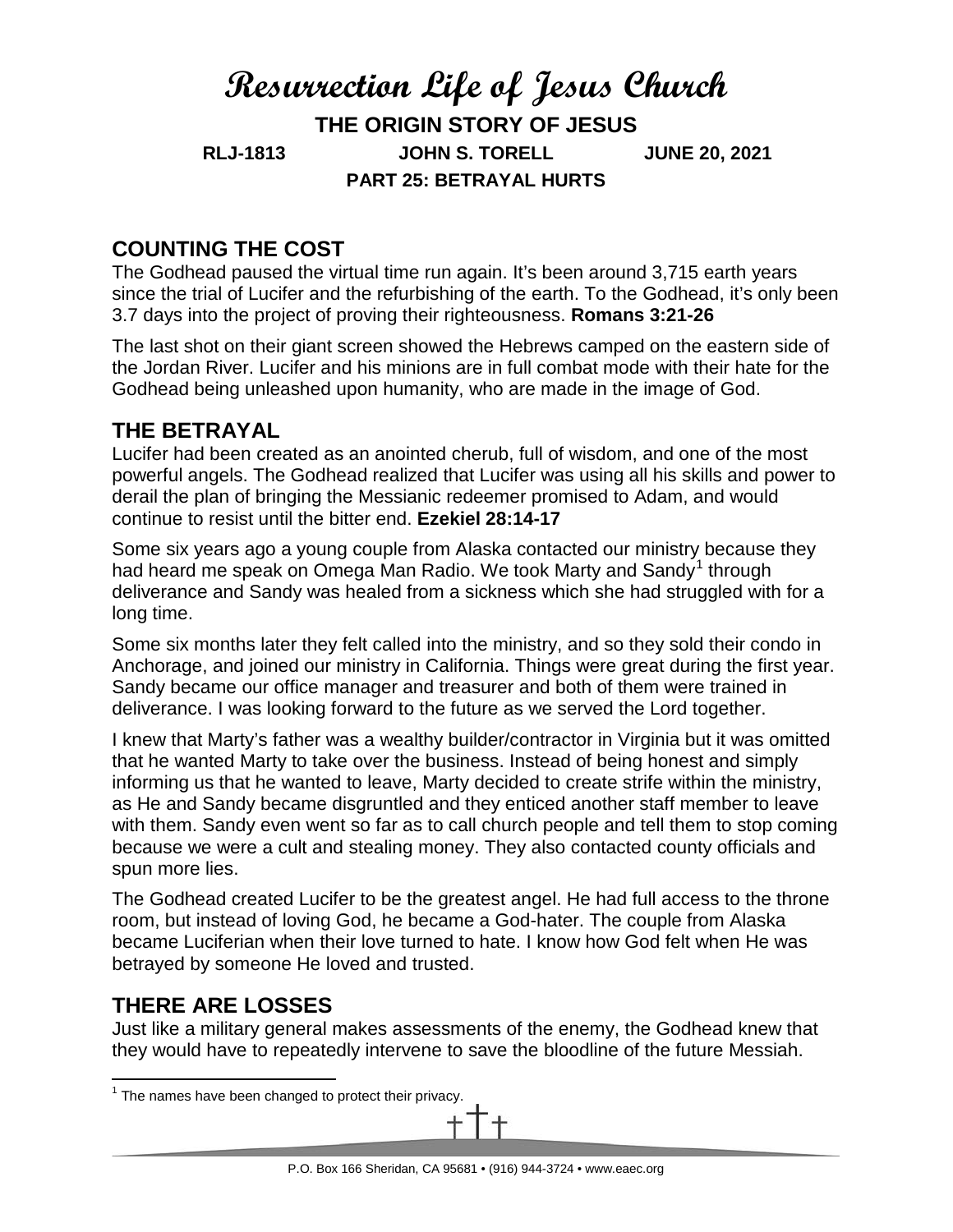They also knew that there would be heavy losses in the form of human life and hell would be filled to the brim with people who were deceived by Lucifer and joined his rebellion. **Isaiah 5:13-23**

The invasion of Normandy during World War 2 saw some 175,000 allied troops land on different beaches with about 3,400 men killed on the first day. Once the beaches were secured, the death toll was 37,000 allied soldiers. General Eisenhower and his staff knew that many men would die to destroy Nazi Germany. The governments of Great Britain and the United States made the decision to sacrifice some of their soldiers in order to get rid of the mad dictator.

The Godhead knew that Lucifer, his followers, and the human race did not have the capacity to understand the eternal ramifications of what they were doing in the moment. This realization would not be known until the end of the Great White Throne Judgment when all created beings receive full understanding of the Godhead. **Isaiah 55:5-11**

# **THE CALLING OF GOD**

I lived in Salt Lake City in 1967. God spoke to me in January and called me into full time ministry. I decided to give up my engineering job and moved to California to attend seminary in 1969. It is now 54 years later and I can wholeheartedly say that it was the correct decision. My classmates in Sweden worked and made money but they left it all behind when their time on earth came to an end. All my investments are in heaven waiting to be redeemed. Are you living for God or for yourself?

William Wilberforce was a British politician and ardently fought to abolish slavery until his death in 1833. He faced a lot of persecution and resistance, but he was on God's side and slavery was eventually abolished in England.

There are millions of pedophiles in America. These men and women are addicted to child sex and they are willing to pay large amounts of money to satisfy their sinful desires. The Mexican cartels are responding to this demand by rounding up thousands of children and taking them to the United States to be sold on the sex market. Christians need to take notice and start speaking about these horrible crimes.

## **SELECTING A SUCCESSOR**

The Godhead had chosen Joshua as a successor to Moses. He was different from the rest of the Hebrews in that he wanted an intimate relationship with God and knew how to find the presence of the Lord. **Exodus 33:11**

Joshua had been ordained by God through the laying on of hands by Moses. **Numbers 27:18-23**

God told me it was time to find a successor in 1999. My nephew, Charles, was reevaluating his life at the time and came to me for advice. I had dedicated him to the Lord as a baby and knew there was a calling on his life. God had shut certain doors in his life, leaving Charles feeling lost and uncertain what to do. I asked him to move to Sacramento and that was the beginning of change in his life. Twenty-one years later he has been licensed by our ministry and actively helps me each week.